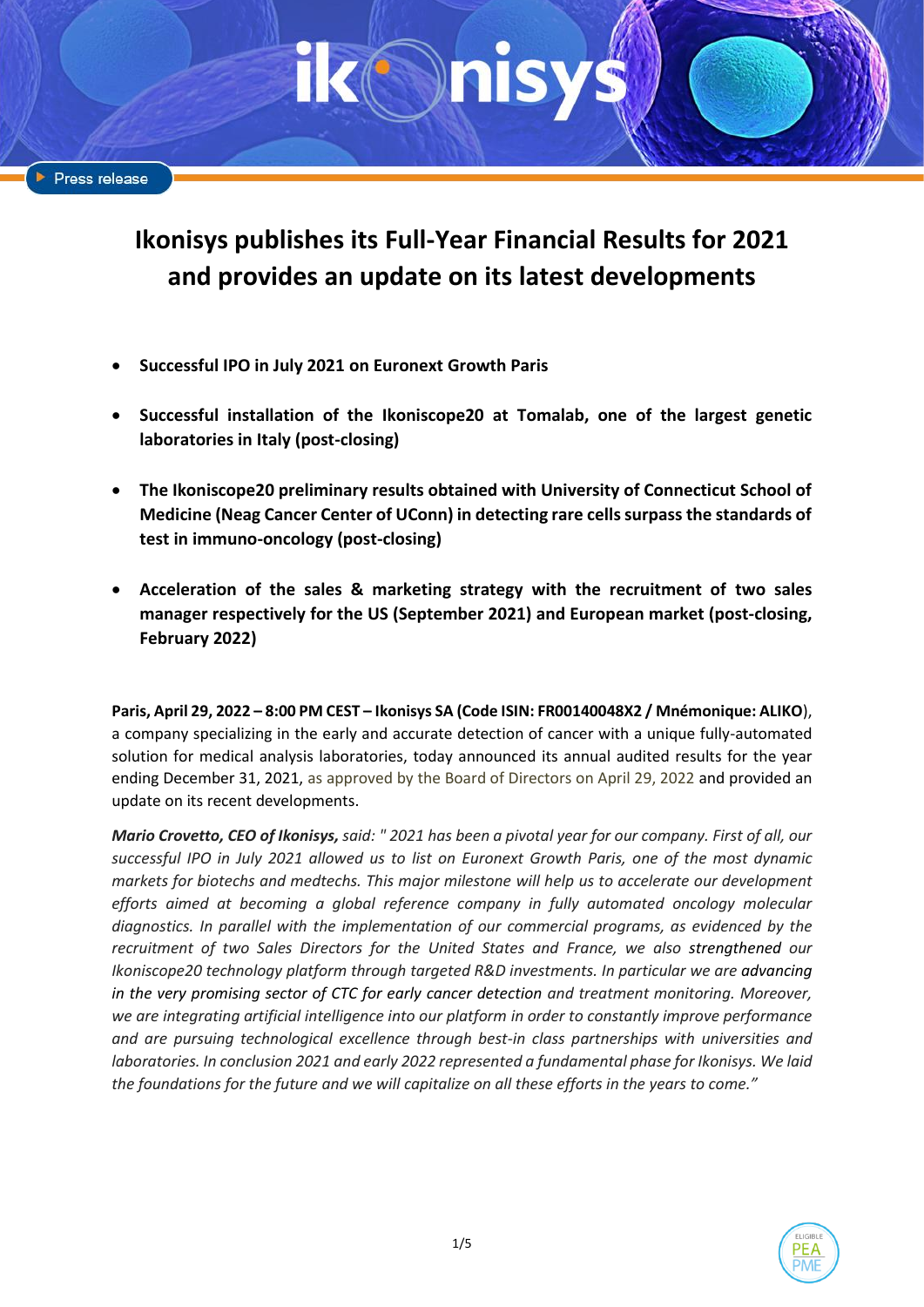**Full Year results 2021 Simplified income statement and update on cash position** 

| <b>Euros</b>                             | 31/12/2021 | 31/12/2020 |
|------------------------------------------|------------|------------|
| Revenues                                 | 464 242    | 485 167    |
| Cost of Goods Sold                       | 70 642     | 8 1 8 3    |
| Operating expenses                       | 805 877    | 272 281    |
| <b>Operating Income / (Loss)</b>         | (412 277)  | 204 703    |
| Interest expenses                        | 5 1 0 7    | 1770667    |
| Income / (Loss) before Tax               | (417384)   | (1565964)  |
| Extraordinary result                     | (151954)   |            |
| Taxes                                    | 1931       | 6 2 9 9    |
| Net Income / (Loss)                      | (571269)   | (1572263)  |
|                                          |            |            |
| Cash and cash equivalents at end of year | 1516526    | 37 596     |

# **Details of the main changes in the consolidated financial statements**

The net result for 2021 shows a significant improvement compared to previous year's, in particular due to the reduction in debt and associated interest charges following the restructuring that took place in 2021.

As expected, in 2021 Operating Expenses increased with respect to the previous year, both because of the new commercial structure that is being put in place and because of the additional expenses related to the listing, but, following the implementation of its sales and marketing organization after the IPO, the company started the commercialization of the Ikoniscope20 and was able to succeed in selling its first unit to an important reference laboratory.

Following the restructuring that took place, and the initial public offering of Ikonisys SA in July 2021, shareholders' equity improved significantly and was increased to €20,013,576 (consolidated shareholders' equity), compared to €5,699,142. last year (combined pro forma equity).

External consolidated debt (excluding related parties) remains stable, slightly reduced at the end of the 2021 financial year (-€52,735).

Consolidated cash and cash equivalents at the end of the 2021 financial year amount to  $\epsilon$ 1,516,526, compared to €37,596 last year.

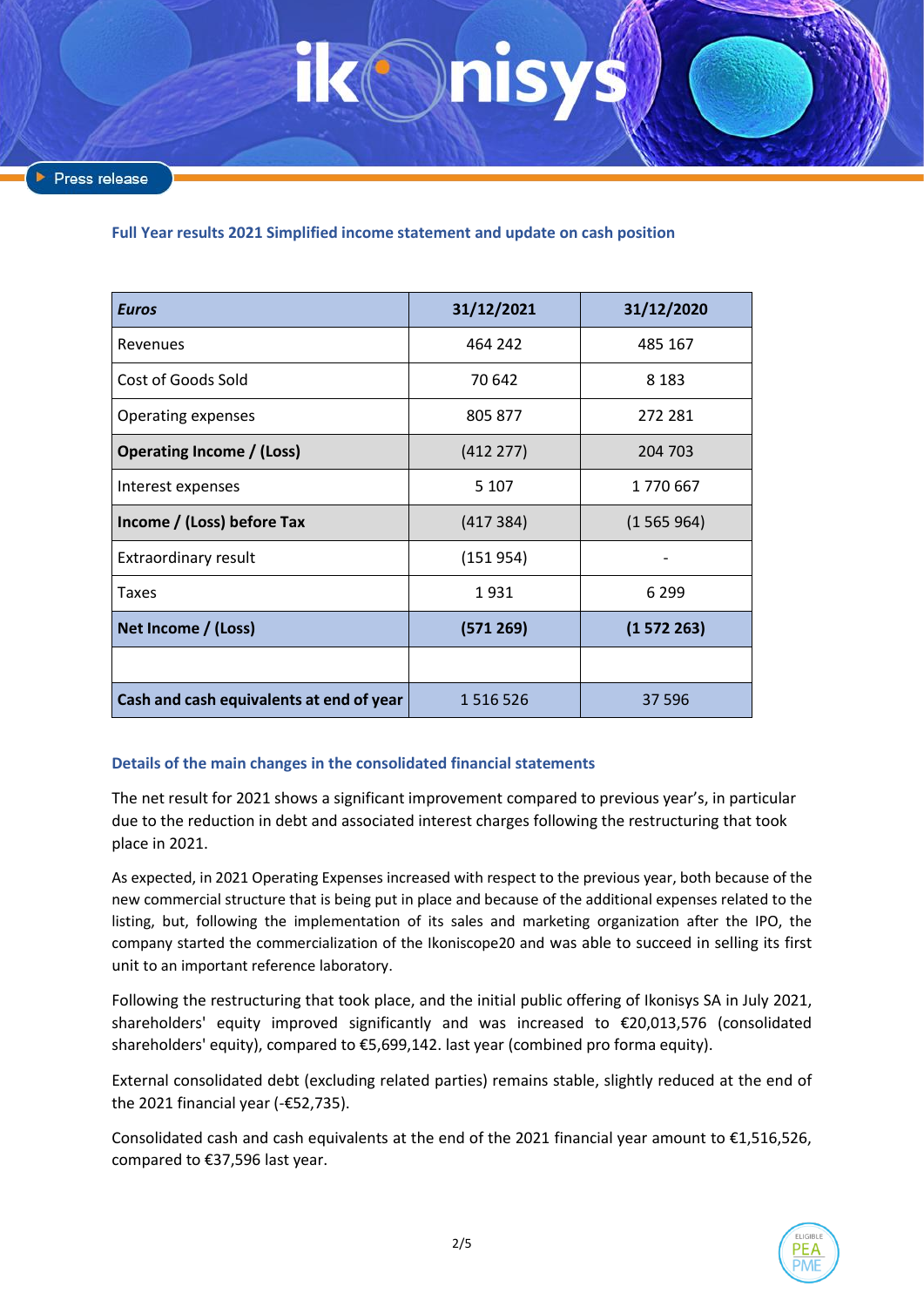### **FY 2021 and post-closing highlights**

# **Successful IPO of Ikonisys at Euronext Growth® Paris**

The IPO resulted in a capital increase of 4.0 million euros via the issue of 700,000 new ordinary shares.

# **The initial results of a study demonstrate the capability of the Ikoniscope20 rare cell detection platform to enumerate specific populations of CD8 T cells**

Using Ikoniscope20 platform's high-speed scan, 80 extremely rare antigen-specific CD8 T cells from over a million blood cells were identified. Antigen-specific T cells play a central role in immunity against cancers and infectious agents through their ability to kill malignant cells after recognition by the T cell receptor. This is a further demonstration, in collaboration with the University of Connecticut (USA) School of Medicine, of the potential of Ikonisys' technology in immuno-oncology through its ability to detect rare cells in general, and circulating tumor cells in particular.

# **Recruitment of Manny Iglesias as Sales Director for the US market and Gabriel Plan as France Sales Director**

On the one hand, Manny Iglesias will be responsible for accelerating Ikoniscope20 sales in the US by strengthening the Company's presence in new geographical areas of the United States while optimizing the marketing and sales strategy. Manny's business leadership and extensive experience in building strong customer relationships will support Ikonisys' accelerated growth.

On the other hand, Gabriel Plan brings over ten years of sales and marketing experience to Ikonisys. Gabriel's responsibilities will encompass accelerating Ikoniscope20 sales in France and other French speaking parts of Europe by acquiring new customers, prominent KOLs (Key Opinion Leaders) and additional reference labs.

# **Successful installation of the Ikoniscope20 at Tomalab, one of the largest genetic laboratories in Italy**

The Ikoniscope20 has been successfully installed at Toma Advanced Biomedical Assays and is being used for daily workflow for the patient care. TomaLab will act as a Reference Laboratory for Ikonisys, boosting R&D and commercialization opportunities. Future applications for novel tests are under evaluation, to further exploit the capabilities of the instrument to automate laboratory workflow and analyze samples otherwise impossible to investigate manually**.**

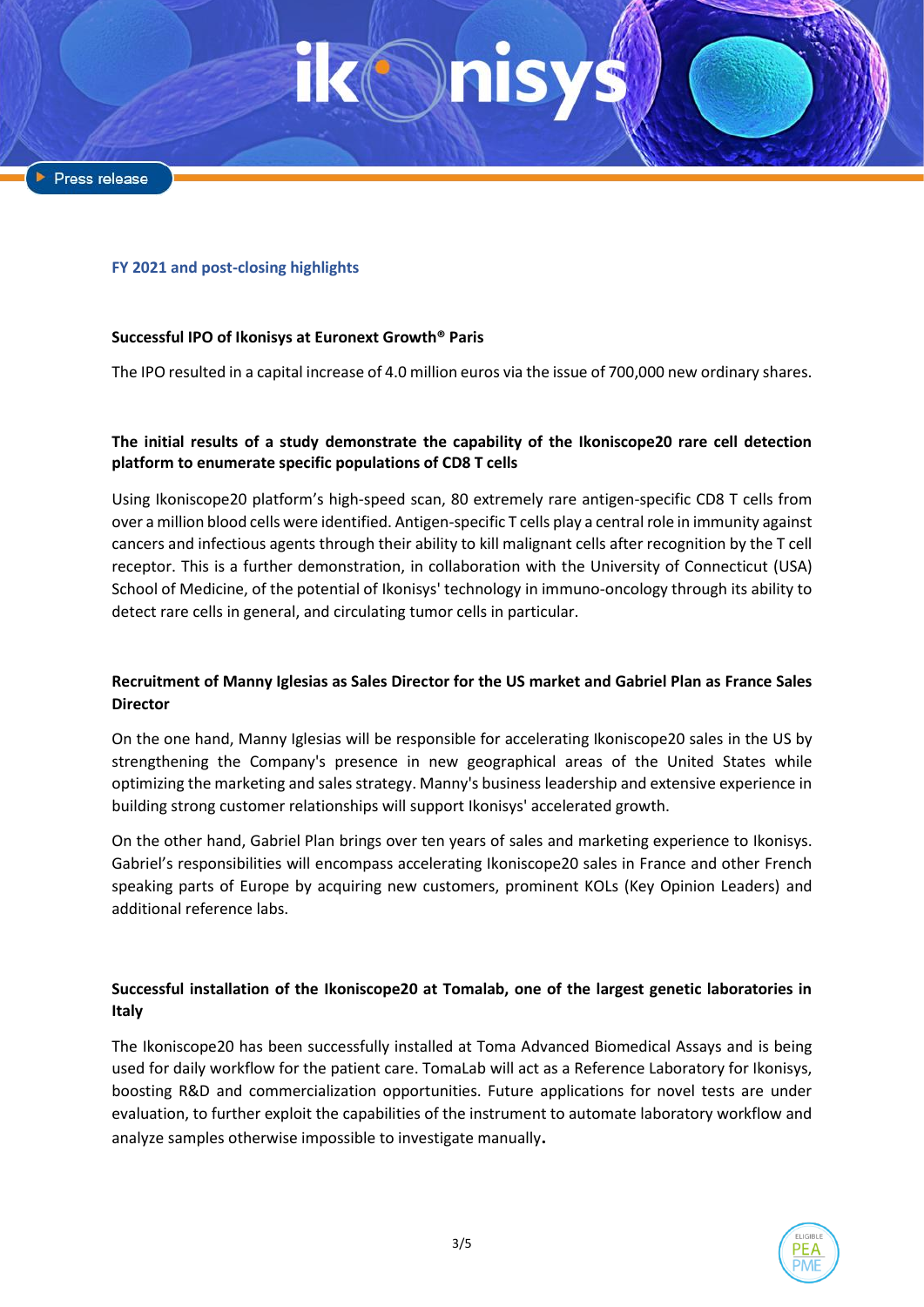**The Ikoniscope20 preliminary results obtained with University of Connecticut School of Medicine (Neag Cancer Center of UConn) in detecting rare cells surpass the standards of test in immunooncology**

The Ikoniscope20 performs immune monitoring functions more effectively, easily and competitively than conventional flow cytometers (the standard tool used for such detection). The Ikoniscope20 detects rare cells at a superior rate to that provided by flow cytometers, also providing detailed morphology information thanks to its high-quality images. Monitoring of immune responses in cancer patients is an increasing need because of newly approved immunotherapy treatments. Those results pave the way for new opportunities for commercialization of the Ikoniscope20, as a better alternative than the flow cytometer.

# **Strategy and outlook**

The company intends to continue its development and commercialization strategy. Building on the successes of 2021 and early 2022, Ikonisys plans to continue to ramp up its two-pronged global commercialization strategy. Its breakthrough solution, ikoniscope20, is supported by renowned partners such as the University of Connecticut (immunology), Charité University Berlin (FISH test in oncology), Sheba Medical Center and Tomalab (circulating tumor cells). This strong network will help leverage R&D and act as catalysis to address future markets.

Indeed, the company continues its R&D efforts for the next generation Ikoniscope AI which will be a quantum leap for personalized medicine. Ikoniscope AI will deliver further innovations, integrating the latest breakthrough in hardware and software. It is expected to be launched in 2023.

There is a clear lack of fully automated systems in the US and in Europe, Ikonisys is perfectly positioned to answer the need of above 80%<sup>1</sup> users who want to buy a fully automated and integrated system.

**Next financial press release**

**HYR 2022: October 26, 2022**

### **Availability of the 2021 Annual Financial Report**

The annual financial report can be consulted and downloaded, as of today, in the "Investors" section of the company's website:

<https://www.ikonisys-finance.com/index.php/2016-05-27-11-25-16/rapports-financiers>



<sup>1</sup> DLS Consulting 2018